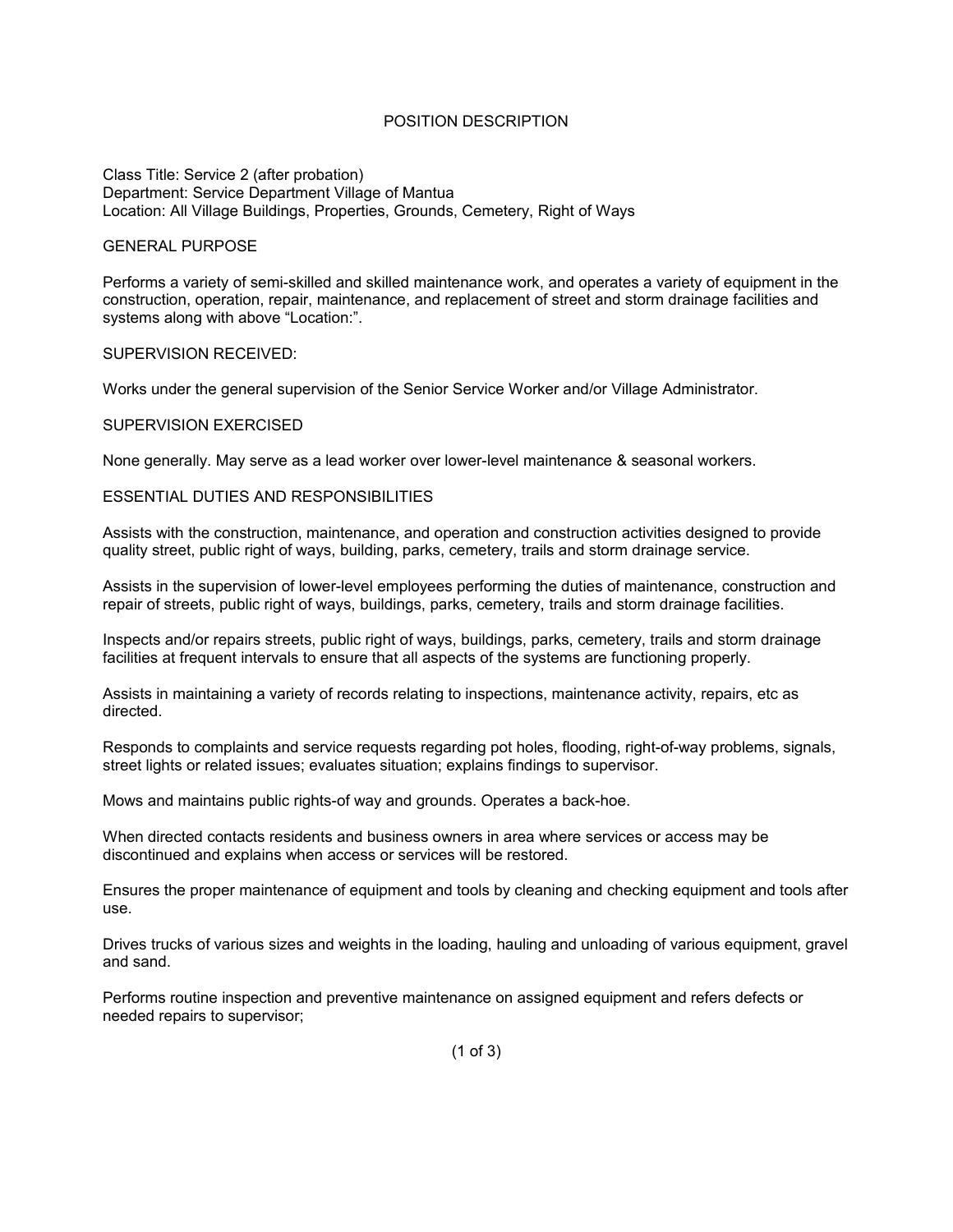Cleans equipment or directs same to be done.

Operates light and medium-sized construction and power equipment, such as jack hammer, chipper, chain saw, mini excavator, vacuum truck or backhoe/loader.

Performs all duties in conformance to appropriate safety and security standards.

Performs required labor involved in construction and maintenance projects as part of a crew, including pavement cutting, ditch digging, manhole and line cleaning, main and pipe repair, laying and backfilling and etc.

Cuts, fits, lays, repairs, taps, cleans and flushes storm water mains, pipe, gates and fittings on repair of lines and fire hydrants.

Assists in the training of lower-level employees to increase their skills in the maintenance, construction and repair of streets, public right of ways, buildings, parks, cemetery, trails and storm drainage facilities.

Operates a variety of power construction and maintenance equipment used in the service department.

## PERIPHERAL DUTIES

Serves on various employee or other committees as assigned.

Assists water or sewer crews as needed.

## DESIRED MINIMUM QUALIFICATIONS

Education and Experience:

- (A) Graduation from high school education or GED equivalent, and;
- (B) Four (4) years of experience relating to construction, maintenance, or repair, or;
- (C) Any equivalent combination of education and experience.

Necessary knowledge, Skills and Abilities:

- (A) Considerable knowledge of equipment, facilities, materials, methods and procedures used in maintenance, construction and repair activities;
- (B) Skill in operation of some of the listed tools and equipment. Ability to perform heavy manual tasks for extended periods of time; Ability to work safely; Ability to communicate effectively verbally and in writing; Ability to establish and maintain effective working relationships with employees, other departments and the public; Ability to understand and carry out written and oral instructions.

# SPECIAL REQUIREMENTS

Valid State Driver's license and CDL certification with clean driving record.

## TOOLS AND EQUIPMENT USED

Motorized vehicles and equipment, including dump truck, pickup truck, utility truck, street chipper, vacuum truck, street roller, powerlift, tamper, saws, pumps, compressors, sanders, generators, common hand and power tools, shovels, wrenches, detection devices, mobile radio, phone, ditch witch.